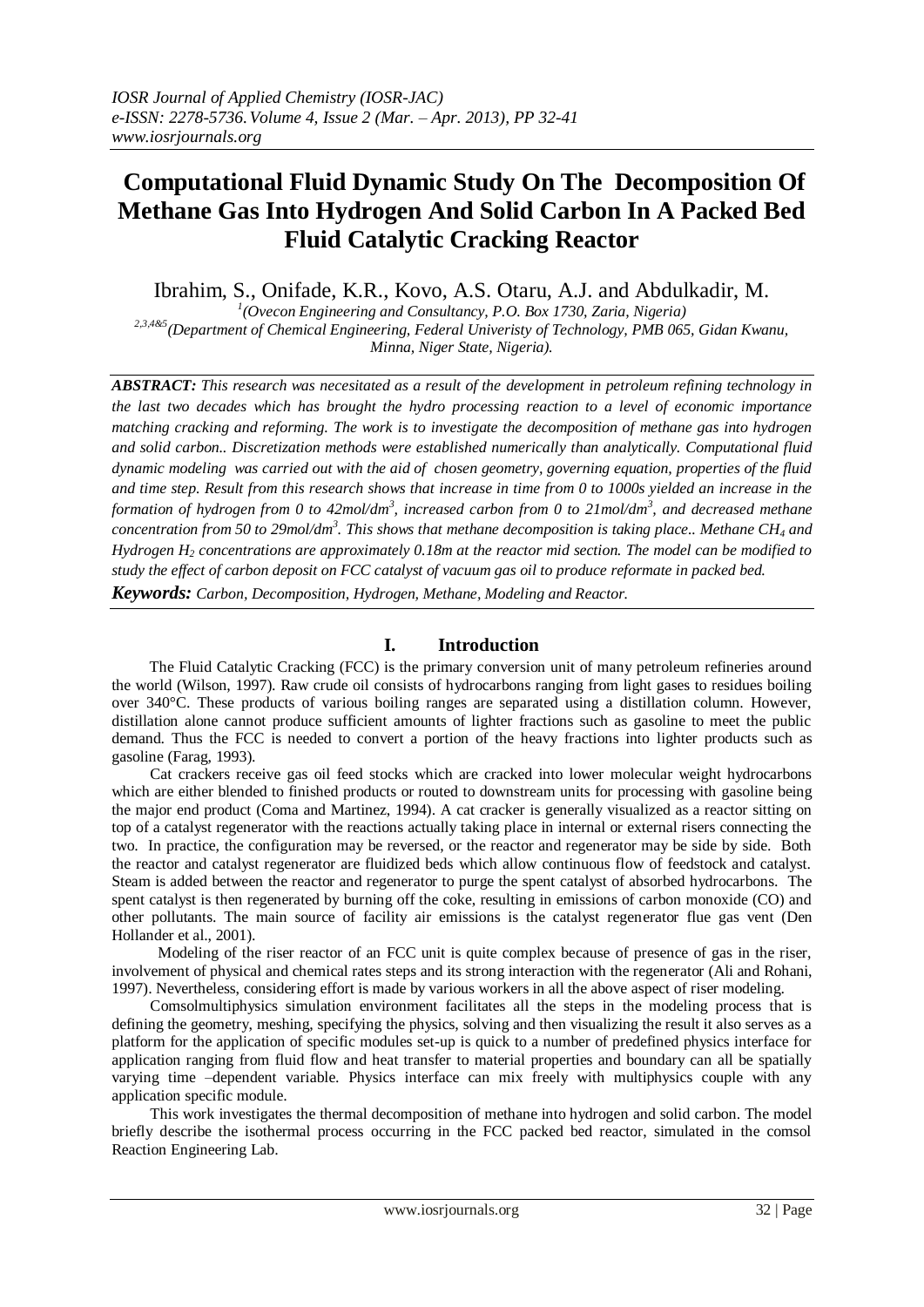# **II. Research methodology**

 This study involve the catalytic decomposition of methane to hydrogen in a FCC reactor using Computational Fluid Dynamics (CFD). A model was developed in this study. The effect that the carbon deposits have on the fluid flow was investigated. The simulation takes place in comsol multiphysics, taking both time and space dependencies into account.

# **The Fluid Catalytic Packed Bed Reactor**

 The model consists of the FCC reactor packed with zeolite Y catalyst where methane gas is charged into it and it decomposed to carbon and hydrogen by catalytic cracking as shown in the Figure 1. The coloured region is the zeolite packed region of the reactor while the plain region is the region gas entry and exit from the reactor. A flow reactor is set up in 2D. Methane enters from the left and reacts in the porous catalytic bed in the mid-section of the geometry.



Time (sec)

Figure 1: FCC Model showing the entering and exiting gas and the zeolite packed region of the reactor.

The model is geometry modeling which is applicable to CFD and is represented as Figure 1

## **Problem Statement**

Fifty mol/ $m<sup>3</sup>$  of methane gas is charged into an FCC reactor where it is flowing through a packed bed of zeolite Y catalyst at temperature of 727°C. The methane is cracked on the zeolite catalyst producing carbon deposit on the catalyst surface and hydrogen gas. The hydrogen gas exit the contacting bed at temperature of 727ºC. Determine the effect that the carbon deposit have on fluid flow taking both space and time dependencies into account.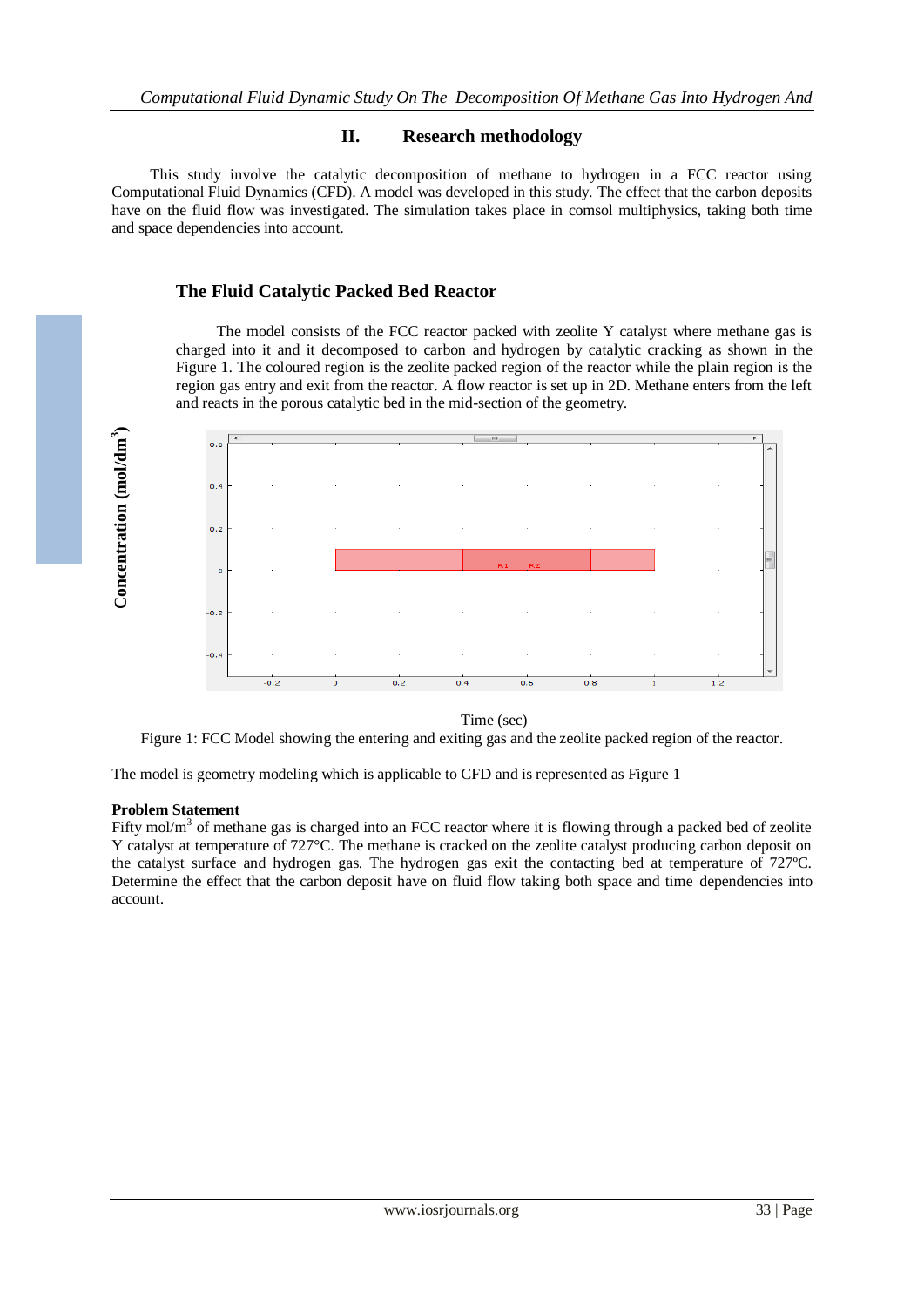## **Development of CFD Modeling**



Figure 2: Flowchart of CFD model development.

# **Geometry**

The research work involves the decomposition of methane to carbon and hydrogen gas in catalytic packed bed reactor. The packed bed fluid catalytic reactor is represented by a 2D geometry as seen in Figure 3.



Figure 3: The Packed Bed Fluid Catalytic Reactor Model

# **Axis and Grid Settings**

# **Table 1 Coordinate for drawing the geometry of the FCC packed bed reactor in 2D**

| <b>Size</b>               |           | <b>Position</b> |  |
|---------------------------|-----------|-----------------|--|
| Width                     |           | $\lambda$       |  |
| $_{\rm{Hoch}}$<br>1101611 | ∩<br>v. 1 | -               |  |

## **Table 2 Coordinate for drawing the geometry of the packed bed region of the FCC packed bed reactor in 2D**

| $\mu$ acku bcu reactor in $\mu$ |                 |  |     |  |  |
|---------------------------------|-----------------|--|-----|--|--|
| <b>Size</b>                     | <b>Position</b> |  |     |  |  |
| Width                           | v.4             |  | ∪.∸ |  |  |
| Height                          | v. 1            |  |     |  |  |
|                                 |                 |  |     |  |  |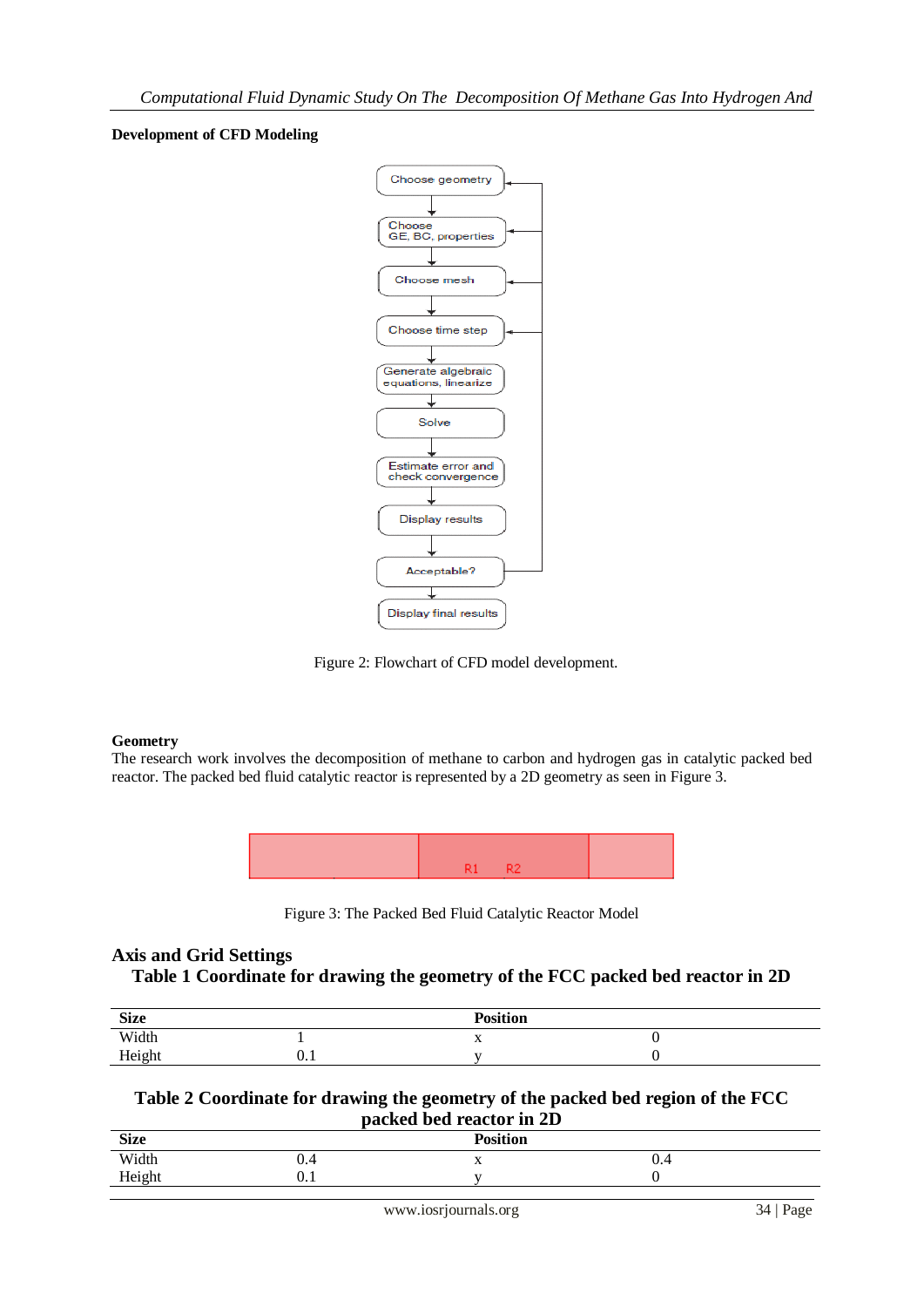The coordinate for drawing the geometry of the FCC packed bed reactor and the catalyst packed region of the reactor in 2D is shown in Table 1 and Table 2.

#### **The governing equations**

The governing equations used by comsol for the CFD simulation are mass transport equation for convection and diffusion which are described below.

#### **Model definition**

#### **Chemistry**

Methane decomposes over a Zeolite y catalyst according to the overall chemical reaction:

$$
CH_4 \quad \overline{\bullet} \qquad \qquad \bullet \qquad \bullet \qquad \bullet
$$

The following reaction rate expression has been reported in the literature (Shariff et-al, 2004): relating the rate

of reaction and the concentration of various species is  
\n
$$
r = k \cdot \frac{p_{CH_4} - \frac{p^2 H_2}{K_p}}{(1 + k_H \sqrt{p_{H_2}})^2}
$$

Where

 $k = 2.31 * 10^{-5} * \exp[(20.492 - \frac{104200 \text{ J/mol}}{R_{\odot}T})]$  $\frac{00 J/mol}{R_g T}$ ) $\frac{mol}{m^3 s.l}$  $m<sup>3</sup>$ .s.bar

$$
k_H = \exp\left(\frac{\frac{163200J}{mol}}{R_gT} - 22.426\right)(bar)^{-1/2}
$$

And

$$
K_p = 5.088 * 10^5 * \exp(-\frac{91200J/mol}{R_gT}) bar
$$

#### **Reactor model**

 The first model in Comsol Reaction Engineering Lab .was set up This model treats the isothermal decomposition of methane (Equation 1) in a perfectly mixed reactor with constant volume. The species mass balances are summarized by

$$
\frac{d c_i}{dt} = R_i
$$

3

The rate term,  $R_i$  (mol/(m<sup>3</sup>·s), takes into account the reaction stoichiometry,  $v_i$ , the reaction rate, *r* (mol/(m<sup>3</sup>·s), and the catalyst activity, *a*:

$$
R_i = V_i r_a \tag{4}
$$

The mass balances of the reacting species are then

$$
\frac{d_{cCH4}}{dt} = -r_a \tag{5}
$$

$$
\frac{d_{c_c}}{dt} = r_a \tag{6}
$$

$$
\frac{d_{c_{H2}}}{dt} = 2r_a
$$

The time dependence of the catalytic activity is expressed by the ODE

$$
p = R_g T(C_{CH4} + C_{H2})
$$
  
Where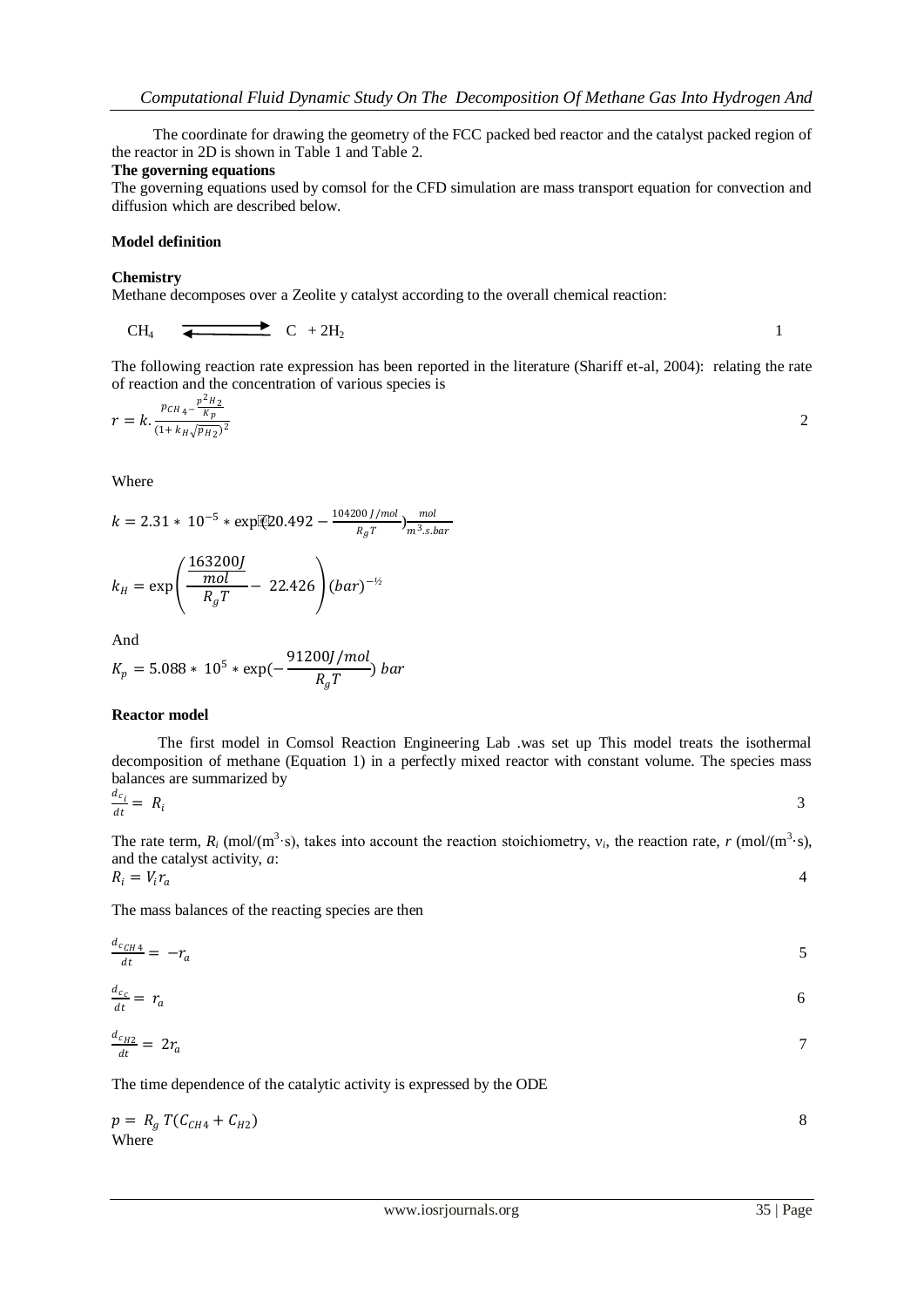$$
k_a = \exp\left(\frac{\frac{135600J}{mol}}{R_g T} - 32.007\right) (\frac{m^3}{mol})^3 \cdot s
$$

 Solving the mass balances provides the evolution of the species concentrations over time. The fact that carbon is in the solid phase is taken into account by removing its effect on gas phase physical properties. The pressure in the reactor is a function of only the methane and hydrogen concentrations:

$$
p = R_g T(C_{CH4} + C_{H2})
$$

## **Space- and time-dependent Model**

 The second model is solved in comsol multiphysics and takes both fluid flow and the chemical reaction into account.

The flow reactor is set up in 2D, as illustrated below:





 Methane first flows through a free section of the reactor, and then encounters a porous catalytic bed where the decomposition reaction takes place.

## **Procedure for Solving the Computational Fluid Dynamics Models.**

 This model deals with a phenomenon occurring in a 2D domain (convection- diffusion) coupled to another phenomenon occurring only at the 1D boundary of the 2D domain (diffusion-reaction). The comsol multiphysics implementation is straightforward in every step except for the definition of the 1D problem, which requires some mathematical background. A weak-form application modes of comsol multiphysics was used for modeling PDEs on boundaries, edges, or points. Adding the 1D boundary equation in the 2D model, the Weak Form, Boundary application mode was used. This enables the formulation of the problem with the weak form instead of with the PDE form. An examination of the spatial diffusion on the boundary shows that only the flux tangential to the surface was defined. Therefore, in the weak-form specification the special *tangential derivative variable was used*.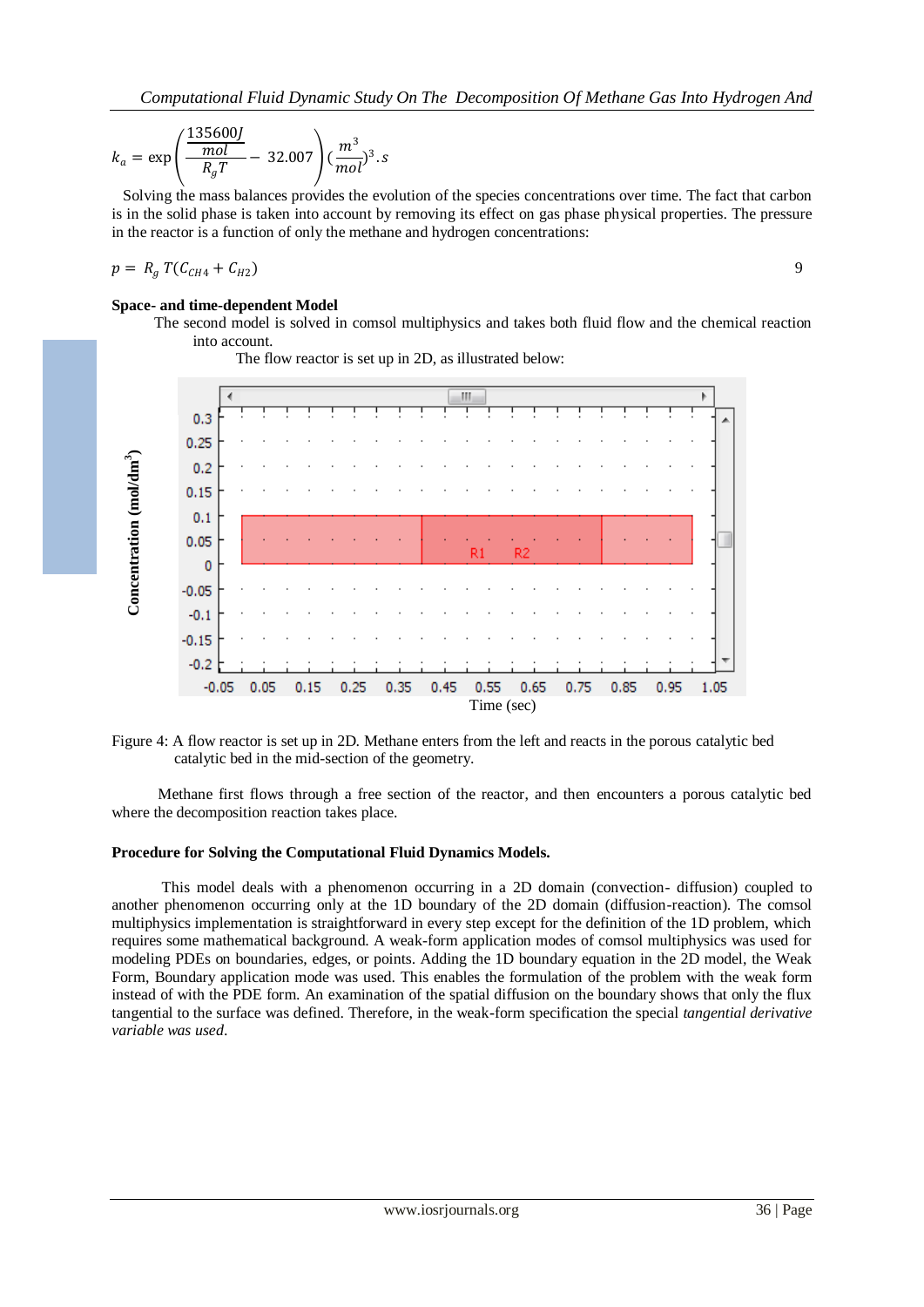| Soace dimension:                                                                                                                                                                                                                                                                                                                                                                                                | 2D.                                         |                                                           | Multiphysics                                                                             |   |
|-----------------------------------------------------------------------------------------------------------------------------------------------------------------------------------------------------------------------------------------------------------------------------------------------------------------------------------------------------------------------------------------------------------------|---------------------------------------------|-----------------------------------------------------------|------------------------------------------------------------------------------------------|---|
| -- @ Transient analysis<br>-- @ Steady-state analysis<br><b>Conduction</b><br>-- @ Steady-state analysis<br>· Transient analysis<br><b>Structural Mechanics</b><br><b>PDE Modes</b><br><b>All Classical PDEs</b><br>$-14 - 3 -$<br>PDE, Coefficient Form<br>- · Stationary analysis<br>-- @ Time-dependent analysis<br>-- @ Time-dependent analysis, wave type<br>-- · Eigenvalue analysis<br>PDE, General Form |                                             | ۰                                                         | Add<br>Remove<br>Geom1 (2D)<br>Convection and Diffusion (cd)<br>Week Form, Boundary (wb) |   |
|                                                                                                                                                                                                                                                                                                                                                                                                                 |                                             |                                                           | Dependent variables: cs<br>Application Mode Properties                                   |   |
|                                                                                                                                                                                                                                                                                                                                                                                                                 |                                             |                                                           | Add Geometry                                                                             |   |
|                                                                                                                                                                                                                                                                                                                                                                                                                 | Weak Form, Subdomain<br>Weak Form, Boundary |                                                           | Add Frame                                                                                |   |
| Dependent variables:<br>ш<br>Application mode name:  wb2<br>Element:<br>Lagrange - Quadratic                                                                                                                                                                                                                                                                                                                    |                                             | Ruling application mode:<br>Convection and Diffusion (cd) |                                                                                          |   |
|                                                                                                                                                                                                                                                                                                                                                                                                                 |                                             |                                                           |                                                                                          | ۰ |

Figure 5: Model navigator of the comsolmultiphysics.

## **Numerical methods**

All the governing equations were numerically solved in comsol multiphysics (version 3.5) using a stationary solver with a direct (UMFPACK) linear solver system. The residual convergence was limited to 10<sup>-6</sup> for all variables. Grid independence was achieved at 57 000 finite elements (Figure 5), after which the change in the maximum temperature was less than 0.1%, change in maximum velocity was less than 1%, concentration was less than 0.1%.

## **Results**

# **III. Results and discusion**

The results of the computational fluid dynamics of transport and reaction on the active surface of a catalyst in an FCC riser are shown below:



Figure 6: The concentration transients of methane decomposition over a zeolite Y catalyst.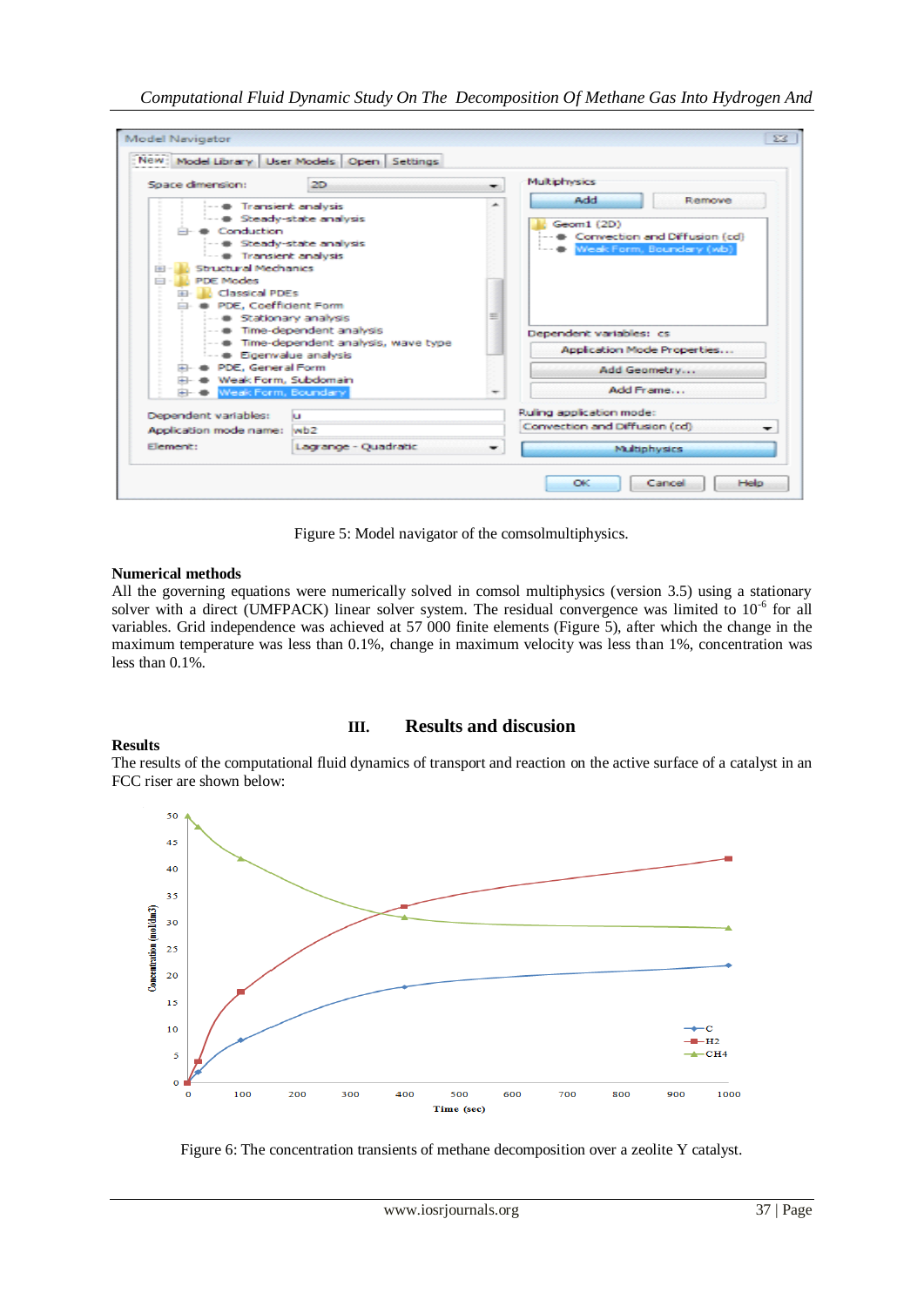

Figure 7: Concentration transients of methane, hydrogen, and deposited carbon with no deactivation present (solid lines) and with deactivation taken into account (dashed lines).



Figure 8: The variation of velocity flow field in the 2D reactor domain.



 $x$  – coordinate  $(m)$ 

Figure 9: The variation of gas velocity along the reactor centerline.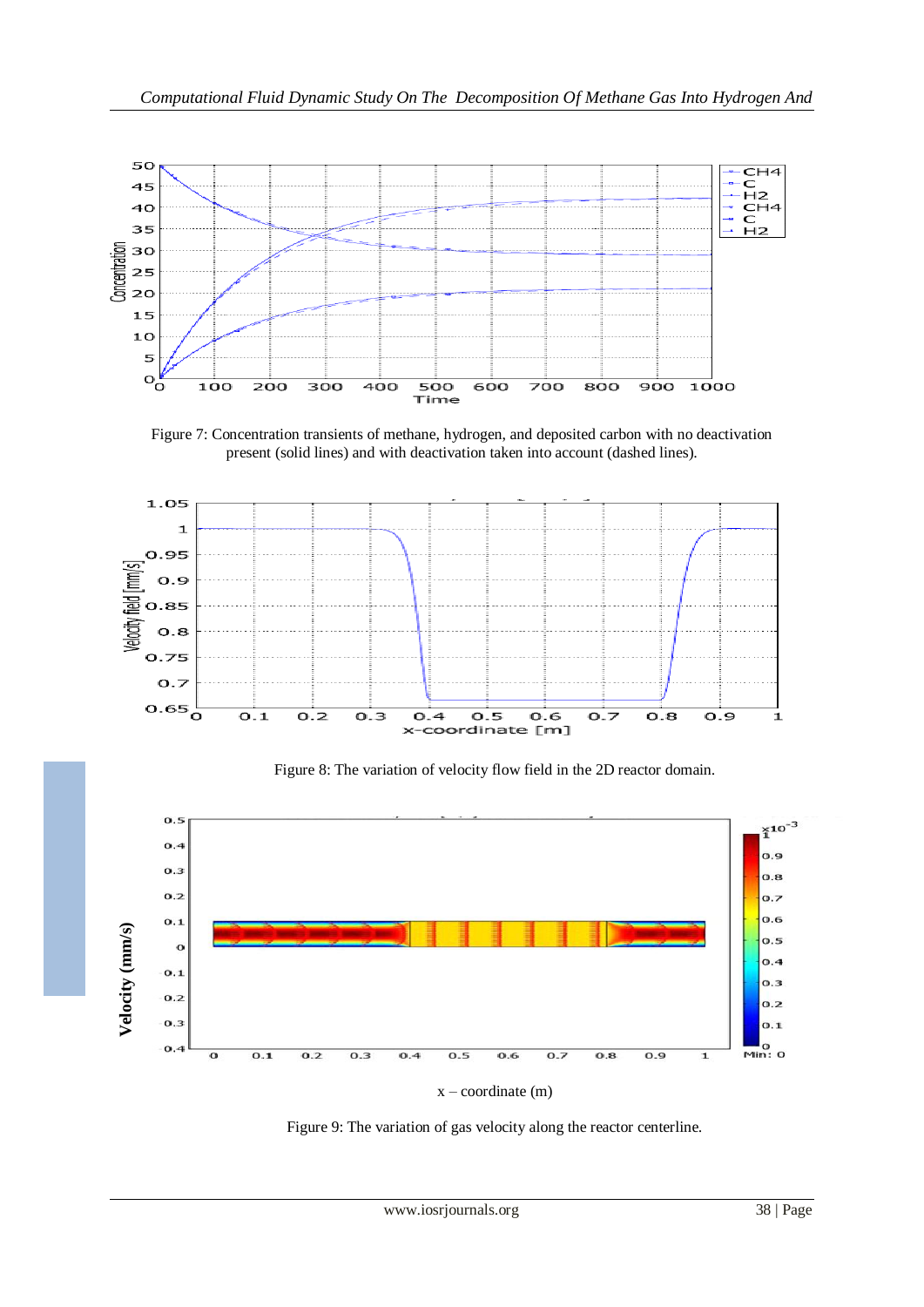

 $x$  – coordinate  $(m)$ Figure 12: Distribution of pressure when methane decomposition has been allowed to occur for 1000 s (Pressure distribution across the 2D reactor domain).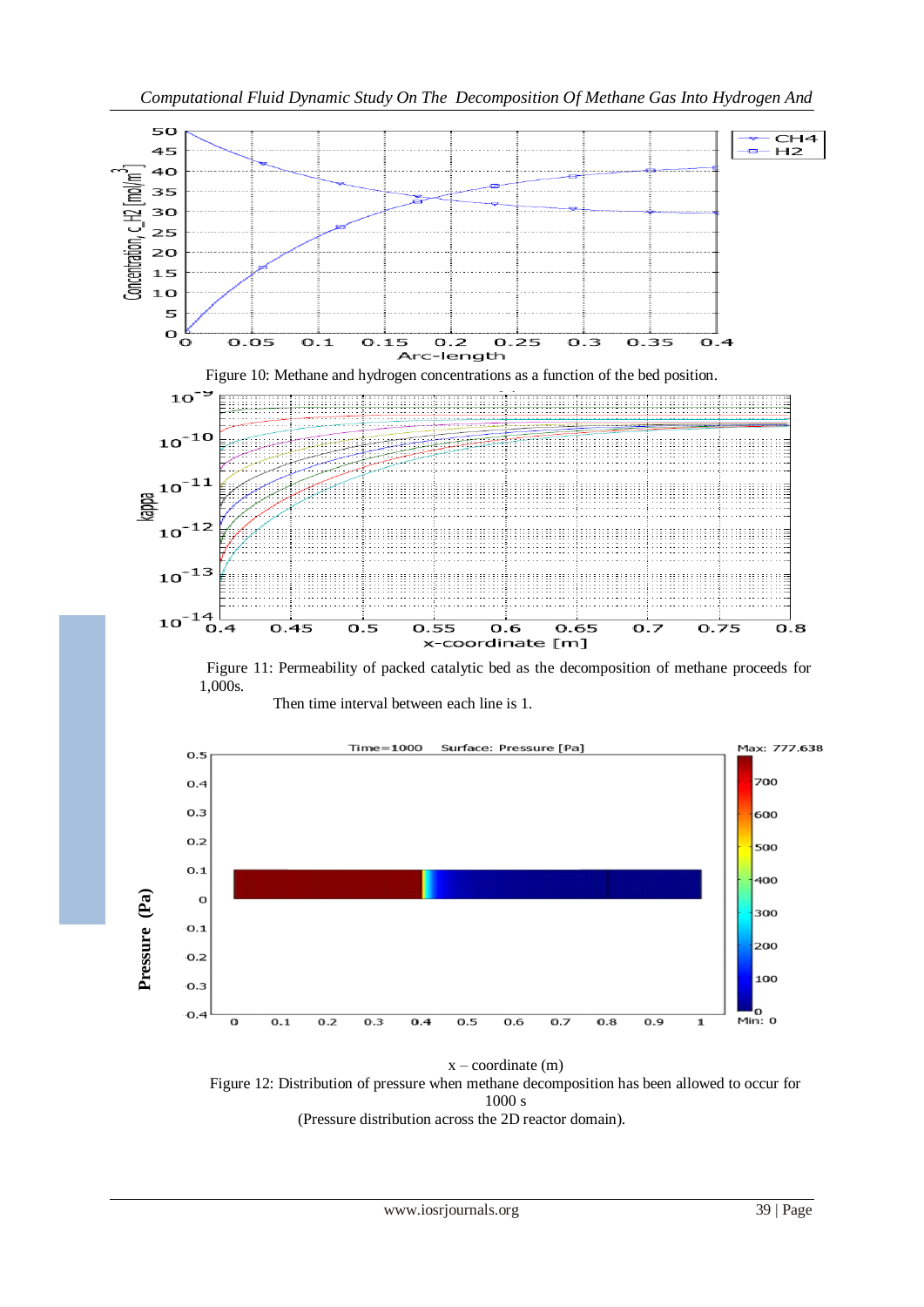

Figure 13: Distribution of pressure when methane decomposition has been allowed to occur for 1000 s

(Pressure drop along the packed catalyst bed).



 $x$  – coordinate  $(m)$ 

Figure 13: Distribution of pressure when methane decomposition has been allowed to occur for 1000 s

(COMSOL, 2008).